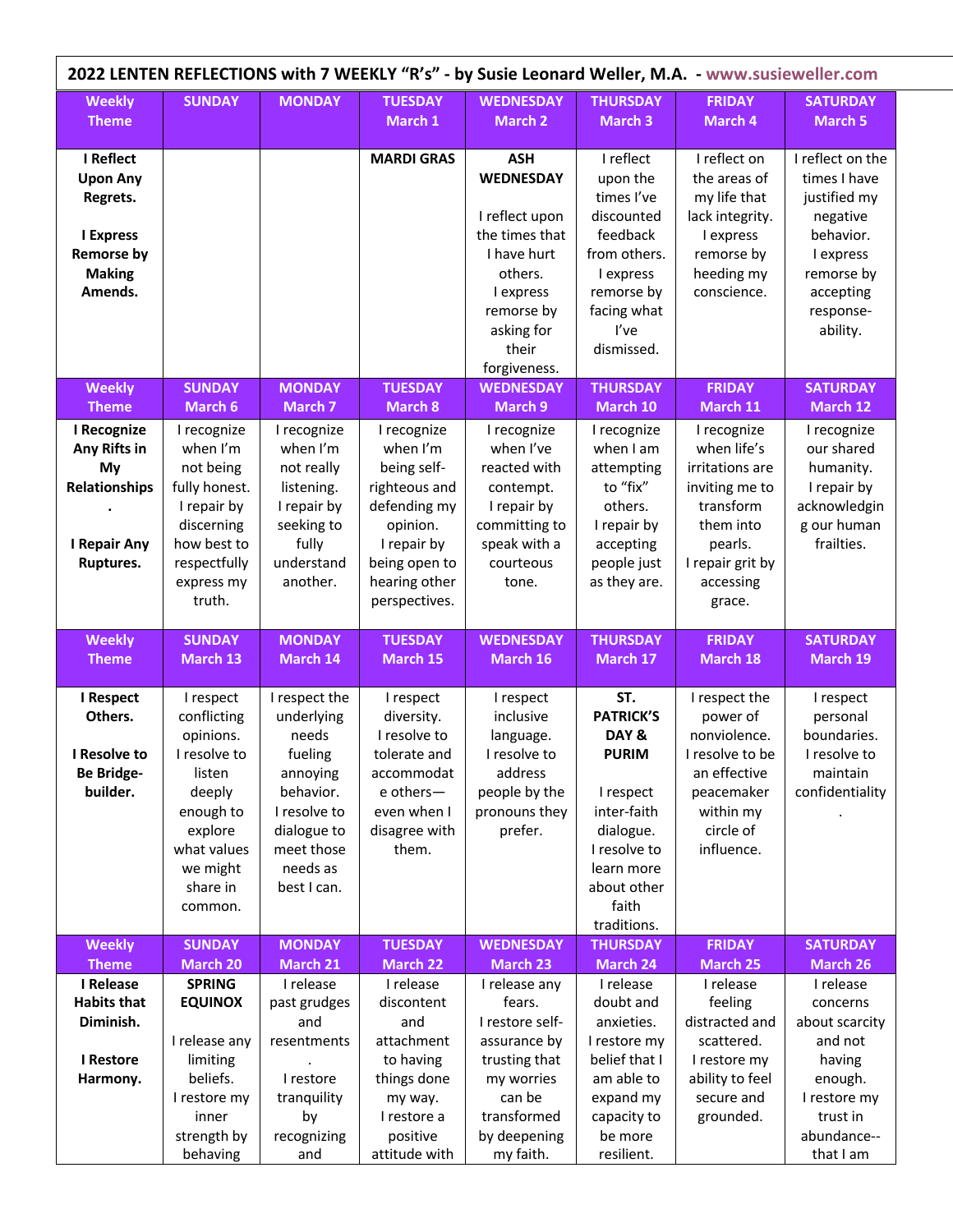|                                                                                                                                    | with<br>courage and<br>confidence.                                                                                                                                 | accepting<br>what I can't<br>control.                                                                                                                                                         | joyful<br>gratitude.                                                                                                                       |                                                                                                                                                                                             |                                                                                                                                                                                              |                                                                                                                                                                    | enough, and I<br>have enough.                                                                                                                                                                              |
|------------------------------------------------------------------------------------------------------------------------------------|--------------------------------------------------------------------------------------------------------------------------------------------------------------------|-----------------------------------------------------------------------------------------------------------------------------------------------------------------------------------------------|--------------------------------------------------------------------------------------------------------------------------------------------|---------------------------------------------------------------------------------------------------------------------------------------------------------------------------------------------|----------------------------------------------------------------------------------------------------------------------------------------------------------------------------------------------|--------------------------------------------------------------------------------------------------------------------------------------------------------------------|------------------------------------------------------------------------------------------------------------------------------------------------------------------------------------------------------------|
| <b>Weekly</b>                                                                                                                      | <b>SUNDAY</b>                                                                                                                                                      | <b>MONDAY</b>                                                                                                                                                                                 | <b>TUESDAY</b>                                                                                                                             | <b>WEDNESDAY</b>                                                                                                                                                                            | <b>THURSDAY</b>                                                                                                                                                                              | <b>FRIDAY</b>                                                                                                                                                      | <b>SATURDAY</b>                                                                                                                                                                                            |
| <b>Theme</b>                                                                                                                       | <b>March 27</b>                                                                                                                                                    | <b>March 28</b>                                                                                                                                                                               | <b>March 29</b>                                                                                                                            | March 30                                                                                                                                                                                    | March 31                                                                                                                                                                                     | <b>April 1</b>                                                                                                                                                     | <b>April 2</b>                                                                                                                                                                                             |
| I Risk<br><b>Expressing</b><br><b>Myself Fully.</b><br>I Refresh<br><b>Myself with</b><br>Self-Care.                               | I risk<br>noticing my<br>pattern of<br>complaining<br>I refresh<br>myself by<br>focusing on<br>what is<br>going well.                                              | I risk paying<br>attention to<br>the ways I<br>put myself<br>down, as<br>well as<br>others.<br>I refresh and<br>expand well-<br>being by<br>finding ways<br>to express<br>more<br>compassion. | I risk<br>expressing<br>what I really<br>want.<br>I refresh by<br>deepening<br>my trust that<br>it is safe to<br>share who I<br>really am. | I risk exploring<br>ways to<br>express my<br>creativity.<br>I refresh by<br>reassuring<br>myself that I<br>can have fun<br>exploring new<br>activities that<br>expand my<br>joy.            | I risk trying<br>new things.<br>I refresh by<br>giving myself<br>permission<br>that it's okay<br>if things<br>don't work<br>out as<br>expected. I<br>can learn<br>from all<br>situations.    | <b>APRIL FOOLS</b><br><b>DAY</b><br>I risk being<br>seen as<br>foolish.<br>I refresh my<br>soul with<br>humor and<br>playfulness.                                  | I risk pursuing<br>my goals.<br>I refresh my<br>spirit by<br>reminding<br>myself to<br>focus on<br>progress, not<br>perfection.                                                                            |
| <b>Weekly</b><br><b>Theme</b>                                                                                                      | <b>SUNDAY</b><br><b>April 3</b>                                                                                                                                    | <b>MONDAY</b><br><b>April 4</b>                                                                                                                                                               | <b>TUESDAY</b><br><b>April 5</b>                                                                                                           | <b>WEDNESDAY</b><br><b>April 6</b>                                                                                                                                                          | <b>THURSDAY</b><br><b>April 7</b>                                                                                                                                                            | <b>FRIDAY</b><br><b>April 8</b>                                                                                                                                    | <b>SATURDAY</b><br><b>April 9</b>                                                                                                                                                                          |
| I Receive<br><b>Generous</b><br><b>Blessings.</b><br>I Respond<br>with a<br><b>Dedication to</b><br>Serve Others.                  | <b>RAMADAN</b><br>I receive the<br>gift of<br>insight.<br>I respond by<br>acting upon<br>what I am<br>learning.                                                    | I receive the<br>gift of<br>noticing, and<br>being<br>thankful for<br>all of my<br>blessings.<br>I respond by<br>being open-<br>hearted and<br>generous<br>with others.                       | I receive what<br>I need for<br>today.<br>I respond<br>with<br>appreciation<br>and<br>gratitude.                                           | I receive<br>clarity of<br>purpose.<br>I respond by<br>following my<br>inner<br>guidance.                                                                                                   | I receive the<br>joy of being<br>supported<br>by family<br>and friends.<br>I respond by<br>expressing<br>my<br>appreciation<br>, as well as<br>encouraging<br>others.                        | I receive my<br>emotions as<br>sources of<br>information.<br>I respond to<br>challenging<br>circumstances<br>, rather than<br>react.                               | I receive<br>contentment<br>from<br>nurturing my<br>inner and<br>outer well-<br>being.<br>I respond by<br>continuing to<br>practice self-<br>care.                                                         |
| <b>Weekly</b><br><b>Theme</b>                                                                                                      | <b>SUNDAY</b><br>April 10                                                                                                                                          | <b>MONDAY</b><br>April 11                                                                                                                                                                     | <b>TUESDAY</b><br>April 12                                                                                                                 | <b>WEDNESDAY</b><br>April 13                                                                                                                                                                | <b>THURSDAY</b><br>April 14                                                                                                                                                                  | <b>FRIDAY</b><br>April 15                                                                                                                                          | <b>SATURDAY</b><br>April 16                                                                                                                                                                                |
| I Remember<br>the Inspiring<br>Life of Jesus.<br>I Reach Out<br>to Receive<br><b>Blessings</b><br><b>During this</b><br>Holy Week. | <b>PALM</b><br><b>SUNDAY</b><br>I remember<br>Jesus'<br>message to<br>love all<br>people.<br>I reach out<br>by showing<br>kindness to<br>all those I<br>encounter. | I remember<br>Jesus'<br>invitation to<br>live life<br>abundantly.<br>I reach out<br>by living as<br>fully as I can<br>in the<br>present<br>moment.                                            | I remember<br>Jesus'<br>teachings to<br>be a<br>peacekeeper.<br>I reach out by<br>helping to<br>resolve<br>conflicts.                      | I remember<br>Jesus being<br>compassionat<br>e to the<br>outcasts.<br>I reach out by<br>increasing my<br>empathy and<br>advocacy to<br>those who<br>don't feel<br>accepted or<br>respected. | <b>HOLY</b><br><b>THURSDAY</b><br>I remember<br>the ways<br>Jesus served<br>the poor and<br>the<br>powerless.<br>I reach out<br>by finding<br>ways to<br>support and<br>empower<br>those who | <b>GOOD FRIDAY</b><br>I remember<br>Jesus'<br>example to<br>forgive people<br>who have hurt<br>me.<br>I reach out by<br>releasing any<br>anger and<br>resentments. | <b>HOLY</b><br><b>SATURDAY</b><br>& PASSOVER<br>I remember<br>Jesus'<br>directive to<br>pray without<br>ceasing.<br>I reach out by<br>trusting that<br>my prayers<br>can make a<br>positive<br>difference. |